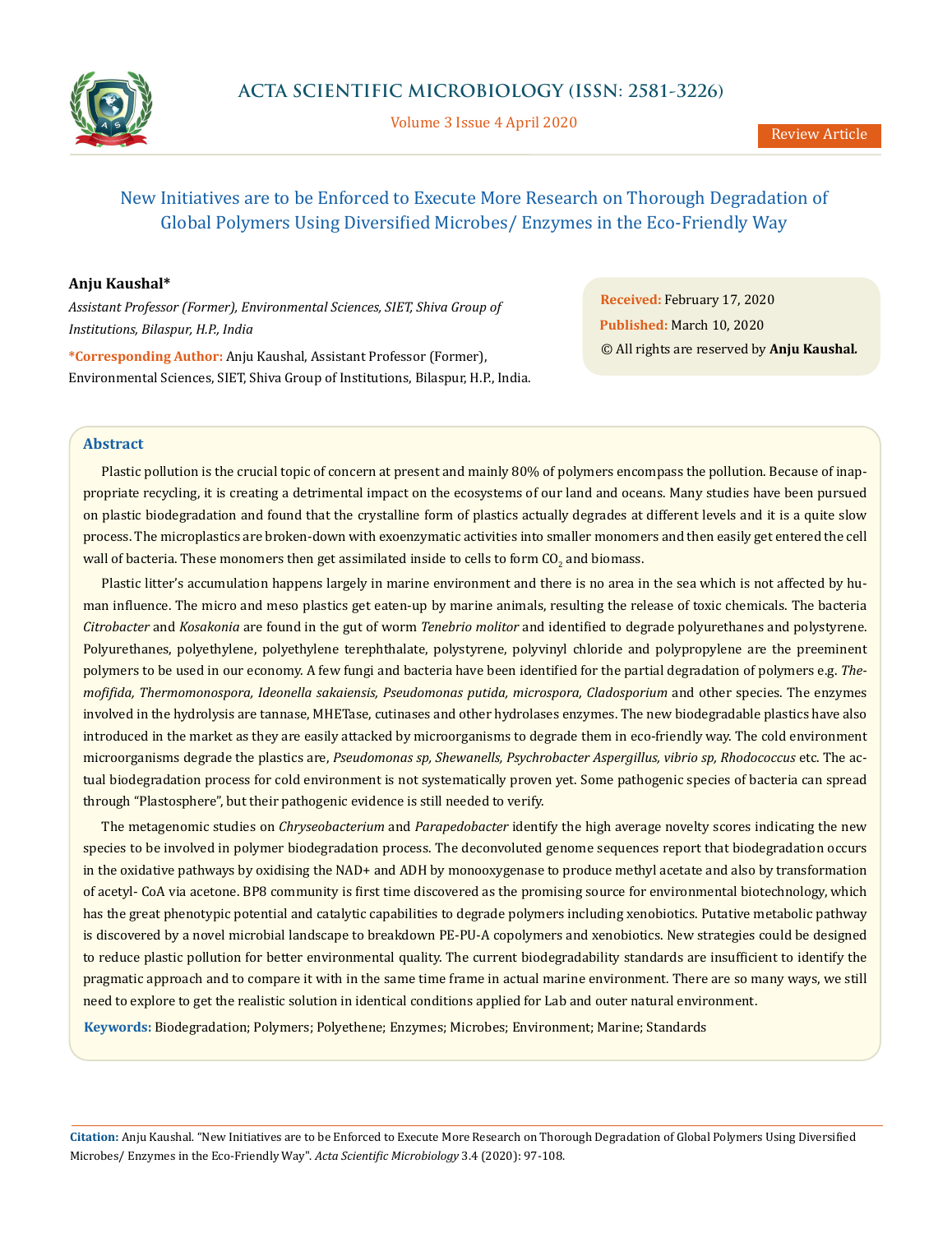### **Abbreviations**

PET: Polyethylene Terephthalate; PUR Or PU: Polyurethane; PE: Polyethylene; PS: Polystyrene; PVC: Polyvinyl Chloride; EC: Enzyme Class; MHET: Mono-2-Hydroxy Ethyl Terephthalate; NAD: Nicotinamide Adenine Dinucleotide; ADH: Alcohol Dehydrogenases; BP8: Microbial Consortium With Higher Novelty And Lower ANI Values; FAD: Flavin Adenine Dinucleotide; NADH: Reduced Form Of Nicotinamide Dinucleotide; 2-BE: 2-Butoxy Ethanol; DPGM: Dipropylene Glycol Methyl Ether; DPGB: Dipropylene Glycol Butyl Ether; PPG: 1-PEG-9 Lauryl Glycol; PEG: Polyethylene Glycol; HMM: Hidden Markov Model; ANI: Average Nucleotide Identity; NMP: Novel Metabolic Pathway; CO<sub>2</sub>: Carbon Dioxide; CH<sub>4</sub>: Methane; N<sub>2</sub>: Nitrogen; H $_{\rm 2}$ O: Water; ISO: International Organization For Standardization; ASTM: American Society For Testing And Materials; EN: European Standards; ATP: Adenosine Triphosphate

#### **Introduction**

Plastics have been in use, in our day to day life, for last 100 years, and its large-scale production started in 1950 [19]. 350 to 400 million tons of plastics are being produced each year and widely used in the global economy. Due to poor recycling, millions of tons get accumulated annually in terrestrial and marine environments. Consequently, it causes the adverse effect on the all ecosystems. Microplastics, in particular, are our big health concern.

The current microbial research has shown the extent of degradation of plastics by microorganisms and enzymes available on the high- molecular-weight polymers of polyethylene terephthalate (PET) and ester- based polyurethane (PUR). These high molecular weight polymers are used to make plastics, still no enzymes available to breakdown them fully. Together these polymers are comprised of the 80% of annual plastic production.

This review explains the research on various microbes and enzymes acting on these polymers. Metagenomic studies are done to design the more potent microbial communities to degrade plastics. Biologically dark matter studies, could be the future programs where the unidentified DNA and protein/ genome and proteome may refer to the un-isolated microorganisms, could have capability to degrade the polymers. These approaches could discover the novel and competent microbes and enzymes, having the required qualities to deliver the environmentally friendly solutions to degrade the human made polymers. These studies can open the urgent microbial science initiatives help reaching to the desired solutions.

Photodegradation and weathering are the main forces for initial breaking of plastic, in to the micro and nano forms, enters the food chain and end up in our intestines. However, the fate of these microplastics has yet to be determined. This removal of plastic by using enzymes and microbes is main focus area of research recently. Plastic is stable in oceans and soil. It has been quite short time for bacteria to evolve and produce relevant enzymes, since the production of plastics have been introduced first time in 1950. Plastics can frequently mixed with solubilizers and other chemical agents to alter their physical and chemical properties. These compounds target the microbial degradation and may interferes with the degradative enzyme activities. It is assumed that the initial larger polymers initially degraded by the exoenzymes into smaller subunits (monomers, dimers, and multimers) and these get taken up by microbial cells. Inside the cells they get degraded by biological pathways to yield energy and/ or serve as building blocks for catabolism or metabolism.

The high molecular weight of fibers, the strong C-C bonds, and the extremely hydrophobic surface, is very difficult to be attacked by enzymes. This made the degradation process very slow. The amorphous and crystalline forms of high molecular weight polymers, generally degrades at different levels.

Although plastic materials constitute an integral part of the global economy, the issues associated with their extensive application cannot be ignored. Accumulation of plastic litter occurs in the marine environment mostly, where it is hard to find any area that is unaffected by human influence.

#### **Plastic and its interactions with environment**

Plastic debris are found on the surface and also in deep Oceans. It is mainly found in forms of microplastics (< 5mm) and microplastics (< 5 cm). A crucial obstacle is the high molecular weight can't be transported across the cellular membrane of microorganisms. Thus, the long-chain polymers have to be depolymerized to smaller monomers before they cross the cell membrane, followed by the assimilation by the intracellular metabolism.

Microplastics can spread fast and rapidly and reach to the places which are far away from the common pollution sources, hence affecting the untouched places even (a study in Antarctic marine). These contaminations have the significant impact on marine fauna due to entanglement, suffocation, and disruption of digestion in

**Citation:** Anju Kaushal*.* "New Initiatives are to be Enforced to Execute More Research on Thorough Degradation of Global Polymers Using Diversified Microbes/ Enzymes in the Eco-Friendly Way". *Acta Scientific Microbiology* 3.4 (2020): 97-108.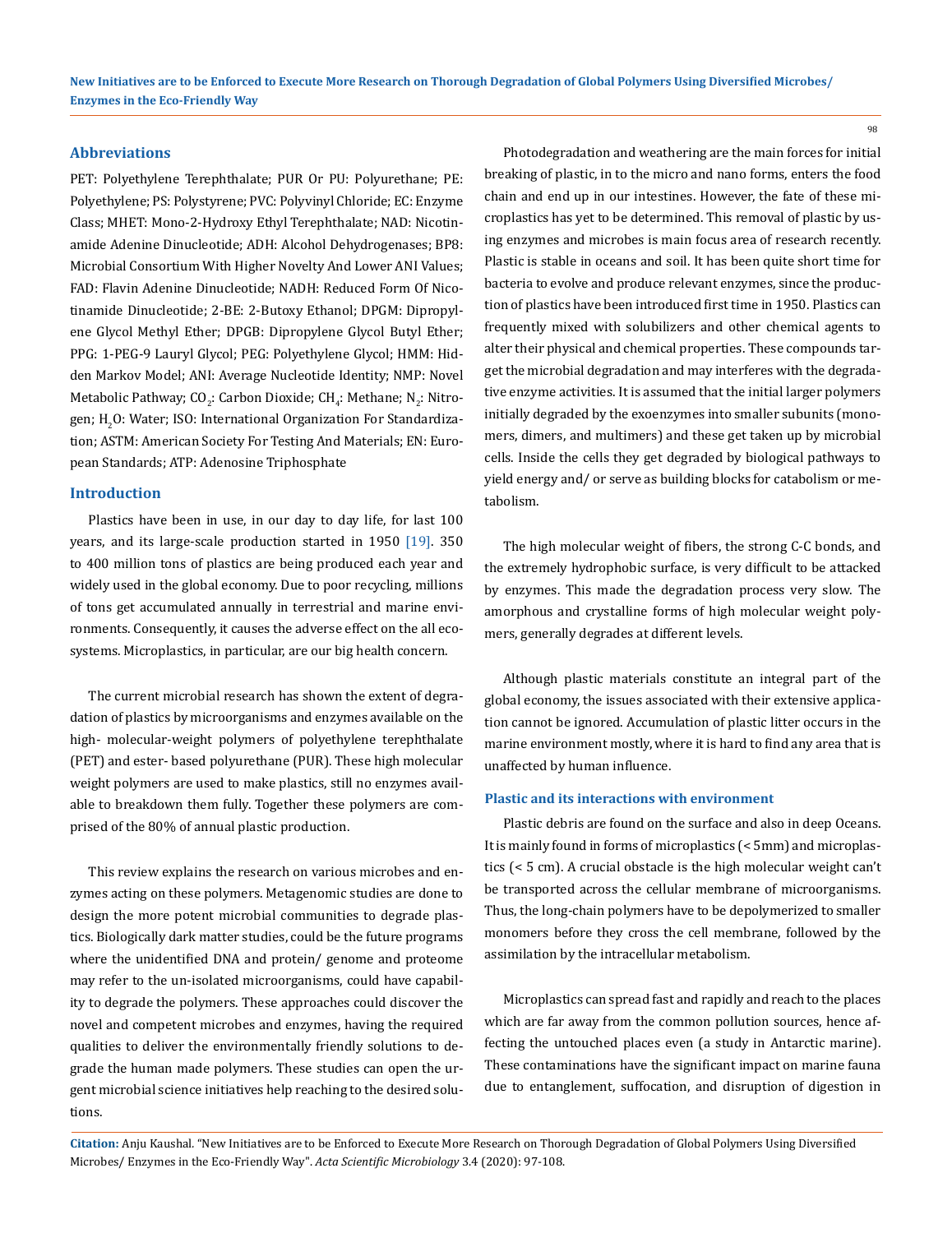birds, fish, mammals and turtles [11]. Places located far away from pollution sources are also affected by plastic wastes. There is also a concern that it is a source of toxic chemicals such as polychlorinated biphenyls or phthalates and bisphenol  $A [8]$ . According to research of the Alfred Wegener Institute, Helmholtz Centre for Polar and Marine Research, around 1506 species are affected by the litter [45].

To understand pollution in marine environment that oceans not only accumulate plastics at certain points but also transfer them to distant virgin regions such as the Arctic and Antarctic. Moreover, the interaction between marine microorganisms and plastic waste progresses to the oceans. The information has also been collected on plastic degrading bacteria in cold marine habitat. Plastic hoards in the sea at some points and the biomass is accumulated on the floating plastic called biofouling. It involves in five main steps: adsorption, immobilization, consolidation, microfouling and macrofouling. In the deep-sea waste stays for longer, but superficially exposed to sun and degradation process starts. The large plastic particles affect the fish and birds, depending upon the concentration, pieces of microplastic can represent a big threat to the organisms of lower trophic levels such as zooplankton and muscles. They ingested it and egested with their fecal pellets. As a result, these pellets are the source of food for other marine organisms, constituting a vector for faster vertical transport.



**Figure 1:** Interactions between marine microorganisms and microplastics in marine environment.

**Source:** https://www.ncbi.nlm.nih.gov/pmc/articles/ PMC6132502/

## **Invertebrate microbiome as a possible source of plastic degrading bacteria**

Convincing evidence of mealworm, *Tenebrio molitor L*. to digest the styrofoam provided by Yang and colleagues. The digested 50% of styrofoam to convert it into  $\mathop{\rm CO}_{2}$  and the residual Styrofoam was  $^+$ found in the faeces. Carbon labelling studies showed that polystyrol implied that carbon compound was preferentially used to build lipids. A wax moth, *Galleria mellonella*, was shown to degrade PE by putting holes in it. *Bacillus sp* from Indian mealworm could digest the polyethylene using their gut bacterium [47,48,49]. A related study by identifying bacteria associated to genera *Citrobacter* and *Kosakonia* degraded the PE and PS in the guts of *Tenebrio molitor* [7].

#### **Microbial and enzymatic degradation of Polymers**

Polyurethane (PU), Polyethylene (PE), Polyethylene terephthalate (PET), polystyrene (PS), polyvinylchloride (PVC), and polypropylene. are the polymers mainly used in our economy.



**Figure 2:** Polymers important to our economy. **Source:** https://aem.asm.org/content/85/19/e01095-19.

#### **Polyethylene terephthalate (PET)**

Polyethylene terephthalate (PET) is mainly used for production of bottles, foils and fibres. PET is polar and linear polymer of repeating unit of terephthalic acid and ethylene glycol. PET is thermoplastic and partly crystalline. The annual production of PET is exceeded 30 million tons in 2017.

A few bacteria and fungi have been discovered for the partial degradation of PET to oligomers and monomers. All the hydrolases have very low turnover rate. Most of the bacterial isolates belong to the gram-positive phylum *Actinobacteria,* genera *Thermobifida and Thermomonospora.* The enzymes involved in the degradation are PET hydrolase and tannase, MHETase are specific serine hydrolases, e.g. cutinases (EC3.1.1.74), lipases (EC3.1.1.3). and carboxylesterases (EC 3.1.1.1). The  $\alpha/\beta$ - hydrolase fold and catalytic triad is composed of serine, histidine and aspartate and also contain several disulphite- bonds of cysteine residue promotes thermal stability and specific binding to PET, e.g. PETase from *Ideonella sakaiensis*.

**Citation:** Anju Kaushal*.* "New Initiatives are to be Enforced to Execute More Research on Thorough Degradation of Global Polymers Using Diversified Microbes/ Enzymes in the Eco-Friendly Way". *Acta Scientific Microbiology* 3.4 (2020): 97-108.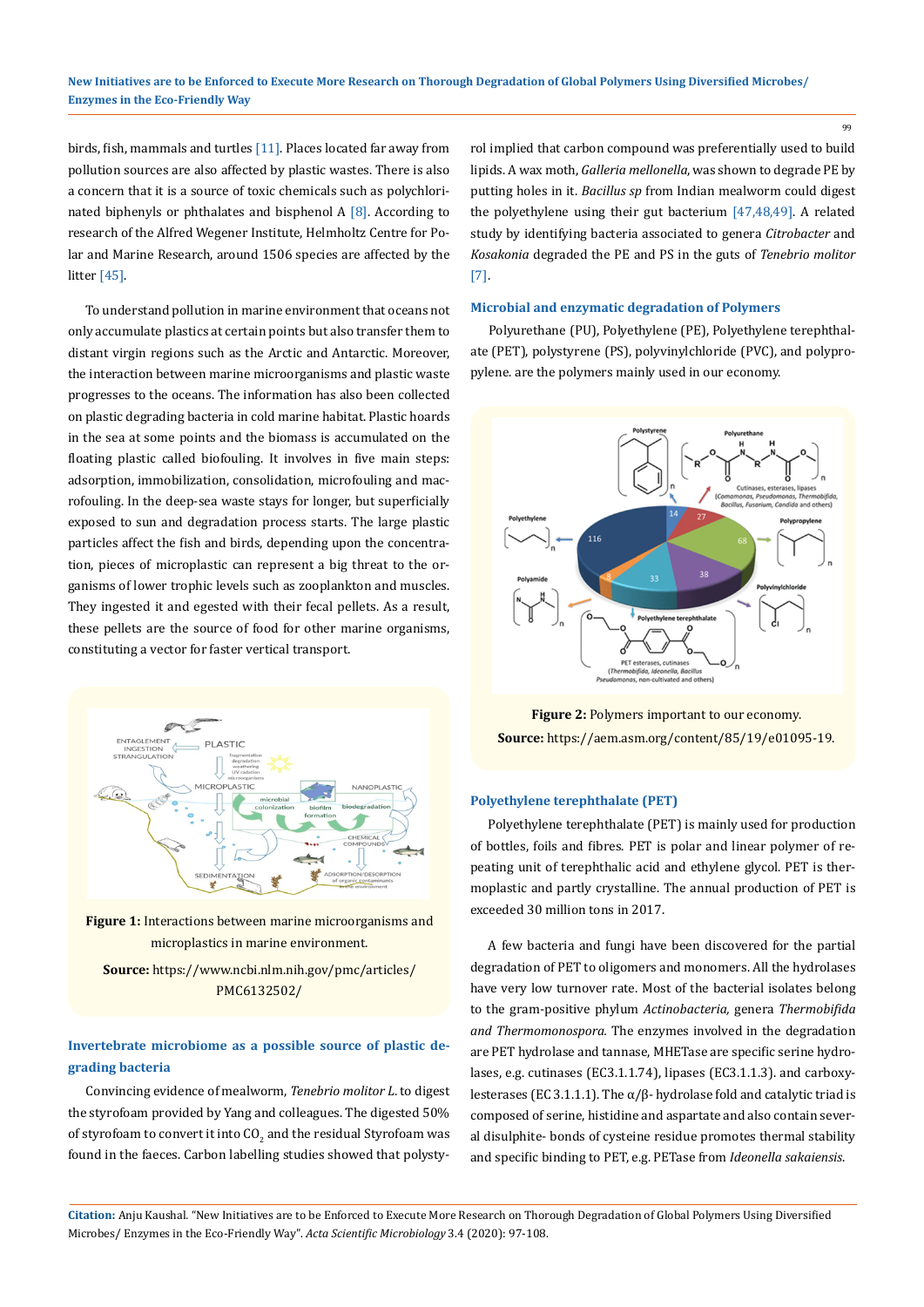Another important enzyme MHETase is secreted by *I. sakaiensis* genome codes, which is similar to tannases capable of degrading mono ( 2-hydroxyethyl) terephthalic acid(MHET). MHET is hydrolysed by MHETase enzyme and used for bacterial metabolism. *I. sakaiensis* belongs to phylum *Betaproteobacteria* and order *Burkholderiales*.

3D structure of PET ase is similar to cutinases. The majority of functionality verified PET hydrolases containing C-terminal disulphite- bond, promoting thermal and kinetic stability [9,17]. In total 4 MHET moieties are bound to the protein subsites, ester bond to be cleaved between subsites next to the catalytic serine. MHET is further hydrolysed by ethylene glycol and terephthalic acid. This leads the enzymes exclusively confers substrate specify and activity towards MHET, with  $k_{cat}$  of 11.1 ± 1.4 s<sup>-1</sup> [39].



**Figure 3:** The structure of I. sakaiensis MHETase displays a bipartite domain architecture. a) I. sakaiensis PETase and MHETase degrade PET to terephthalic acid and ethylene glycol. Side products are not shown. b) MHETase structure with the  $\alpha/\beta$ -hydrolase domain (MHETaseHyd) colored in salmon and the lid domain (MHE-Taselid) in light blue. Disulfide bonds are represented by sticks. c) Close-up view of the MHETase catalytic triad d) A. oryzae FaeB (PDB-ID: 3WMT), α/β-hydrolase domain (AoFaeBHyd) in crimson red, lid domain (AoFaeBLid) in cyan. e) Close-up view of the Ao-FaeB catalytic triad, oxyanion hole and the water molecules in the substrate-binding site. Dashed lines indicate hydrogen bonds, rotation angles relate to the overview. Interacting residues are shown as sticks and colored by atom type. Carbon—as given for the respective molecule; nitrogen—blue; oxygen—red; sulfur—yellow. Water oxygens are shown as green spheres. Calcium is shown as purple sphere.

A novel carboxylic ester hydrolase identified as with polyester (PET) degrading activities in the marine bacterium *Pseudomonas*  *aestusnigri* VGXO14T [26]. PET ase represents the best explored and studied class of enzymes for the hydrolysis of synthetic polymers.

100

#### **Polyurethanes**

Polyurethanes PUR is produced as 27 tons annually taking a fifth rank in synthetic polymers [41]. Its carbamide units with aromatic ring structures has a further impact on its physical and chemical properties. It is widely used synthetic polymer for the production of foams, insulation materials, textile coating, paints etc.

Gram negative *Betaproteobacteria* from genus *Pseudomonas* is associated with PUR degradation activities. The enzymes PueB and PueA lipase from *Pseudomonas Chlororaphis* help degradation of PUR with hydrolases which is tightly regulated by seven genes affiliate with seven open reading frames [24,26].

*Pseudomonas protegens* strain Pf-5, and *Pseudomonas putida* use the same mechanism of carbon catabolite control with lipase genes pueE and pueB. *P. putida* degrades PUR at high rate. *Comamonas acidovorans* TB-35 strain produces an enzyme esterase PudA, 62 KDa monomer, having hydrophobic domain to bind PUR to degrade it, and releases diethylene glycol and adipic acid at  $45^{\circ}$  C at pH6.5 [1]. *Bacillus subtilis* and *Alicycliphilus sp* are also isolated to degrade PUR.

Different enzymes from *Pseudomonas sp* showed significant activity by clearing the zones in agar plates containing colloidal PUR. The other assays PUR based NMR and Infrared assay showed significant degradation [5].

*Thermobifida*-derived cutinases are the lipolytic enzymes have shown activity on 78 different substrates including terephthalate and PUR [32].

Fungus *Pestalotiopsis microspora*, with its metallo-hydrolases, is responsible to degrade PUR. The other fungi are identified to degrade PUR as *Fusarium solani, Candida ethanolica, Candida rugosa, Cladosporium pseudocladosporioides, C.tenuissimum, C. asperulatum, C. montecillo, Aspergillus fumigatus, A. flavus* and *Penicillium esterases.* These species produced the enzymes were active on the ester linked PUR, but not on polyurethane ethers.

#### **Polyethylene**

Polyethylene (PE) are the long chained high and low-density polymers. It is used in the packaging and more than 100 million tons of PE are produced every year [26,34].

PE degradation is affiliated by microorganisms e.g. *Pseudomans, Ralstonia, Stenotrophomonas, Rhodococcus, Staphylococcus, Streptomyces, Bacillus, Aspergillus, Cladosporium, Penicillium* etc. The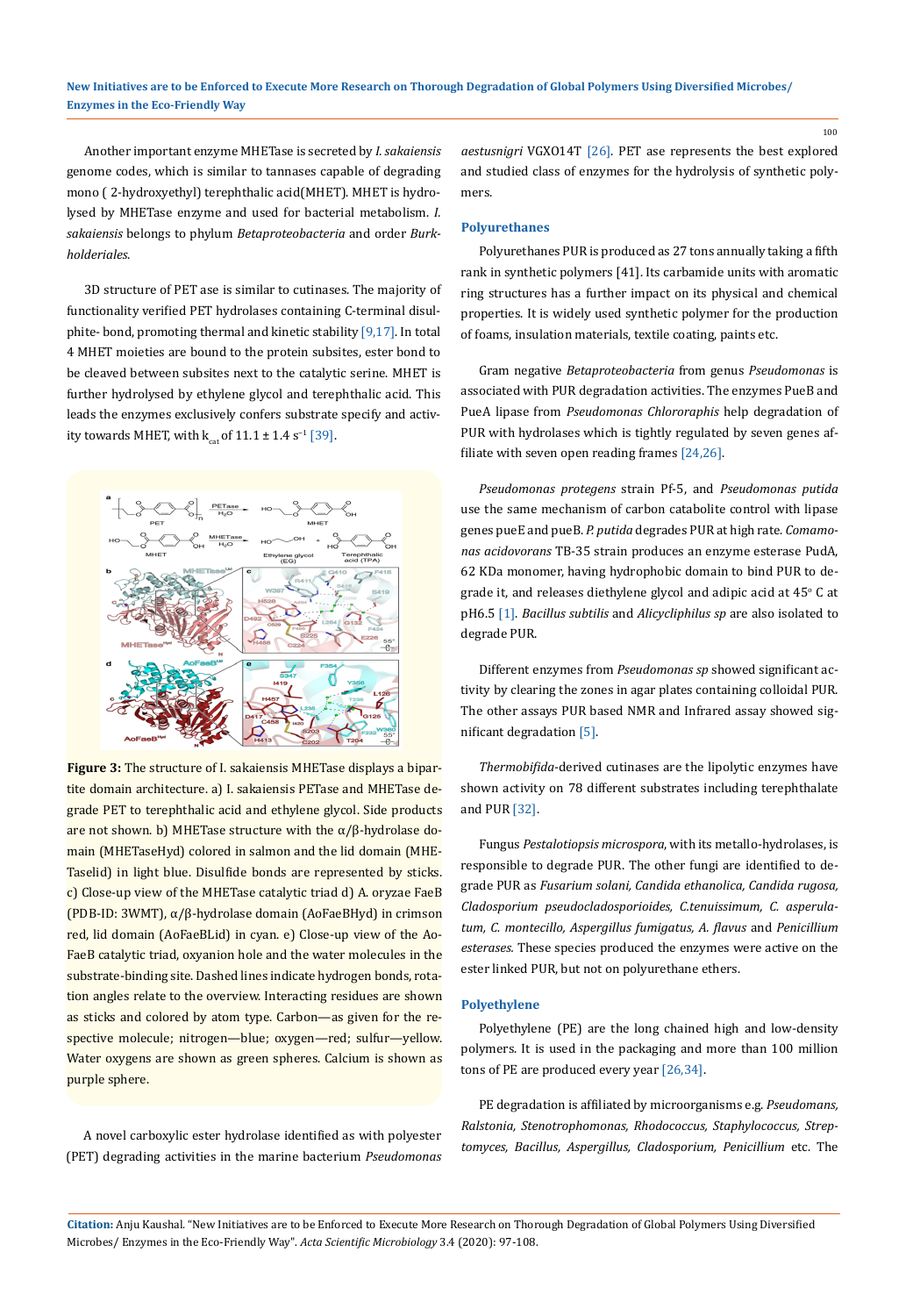invertebrates' gut microbes support PE degradation. Degradation is measured by Fourier transform of infrared spectroscopy (FTIR).

Not much studies are deposited about the PE degrading enzymes and biochemical reaction. Except an enzyme laccase identified in *Penicillium* involved in PE breakdown [42].

#### **Polyamide**

Polyamide (PA) are the polymer of amide bonds linked aliphatic, aromatic and semi aromatic units e.g. nylon and kevlar. Polyamides have applications in textile, automotive, carpets and sport wear [40]. To date no enzyme were discovered to fully degrade polymers. *Flavobacterium sp* strain K172 was the first bacteria to act on nylon and later renamed as *Achromobacter guttatus* K172 and again renamed as *Arthrobacter sp* strain K172. Its hydrolases and aminotransferases genes are located on an accessary plasmid, pOAD2 [28,33].

The three main enzymes are invoved as cyclic dimer hydrolases (NylC), dimer hydrolases (NylB) and the endo type oligomer hydrolase (NylC). NylC a typical esterase structures with β- lactamase fold. Once Oligomers are hydrolysed followed by the action of different aminotransferases on monomers to be metabolized. *Arthrobacter cariies* genes as *nylD1* and *nylE1* responsible for secondary 6-aminohexanoate metabolism. Aminotransferase catalyses aminohexanoate into adipate semialdehyde. It uses α- ketoglutarate, pyruvate and glyoxylate as amino acceptors and generate glutamate, alanine and glycine. The second enzyme, the adipate semialdehyde dehydrogenase (NylE1) convert adipate semialdehyde into adipate [43,44].

Diverse marine bacteria e.g. *Bacillus cereus, B. sphaericus, Vibrio furnissi* and *Brevundimonas vesicularis* were identified as nylon degraders. Mn-dependent peroxidase enzymes from white rot fungus can disintegrate the nylone-66 membranes. Enzyme from *Pseudomona aeruginosa*, 6-amino hexanoate linear dimer hydrolase utilize the 6-amino hexanoate-dimer as a carbon and nitrogen source [29].

#### **Polystyrene**

Polystyrene (PS) polymers consists of styrene monomers, used for packaging. 14 million tons were produced in the year 2016. Unfortunately, there is no enzyme known that can degrade high molecular weight polymer. White rot fungus *Gloeophyllum striatum* DSM9592 and *Gloeophyllum trabeum* DSM 1398 caused substantial depolymerization after 20 days. The strain caused 50% reductions in molecular weights. But the enzymes involved in the degradation studies are still to be elucidated. Weight loss have been caused by the degradation of chemical additives [30].

Styrene degradation in bacteria is well studied in *Pseudomonas, Rhodococcus, Corynebacterium* and others. Under aerobic conditions the styrene is oxidised into two paths:

- 1. Attacking the vinyl side chain
- 2. An unspecific aromatic ring, forming primarily the intermediate 3-vinylcatechol, phenylacetic acid, and 2-phenylethanol. These intermediates are channelled into Krebs cycle after ring cleavage.

Vinyl side chain is degraded by three enzymes: a styrene monooxygenase, a styrene oxide isomerase, and a phenylacetaldehyde dehydrogenase. Styrene monooxygenase attacks the vinyl side chain to release epoxy styrene, which results isomerization to form phenylacetaldehydes. This is oxidized to phenyl acetic acid through the involvement of a dehydrogenase. In *P. putida*, the phenylacetic acid is activated to phenylacetyl-coenzyme A (CoA) and then subjected to β-oxidation to yield acetyl-CoA, which directly fed into Krebs cycle. The relevant gene cluster designated as *styABC(D)*. The *styA* and *styB* genes code for the styrene monooxygenase complex. Monooxygenase has 2 parts of flavoproteins to catalyse NADH and FAD - dependent epoxidation to styrene to styrene oxide. The styB functions as FAD reductase to transfer the electron from NADH to FAD and then to styA. styC gene codes for the styrene isomerase and styD for phenyl aldehyde dehydrogenase gene [9,35]. The expression of the conserved cluster is regulated by LysR-type regulators [36,37] (Figure 4).

The styrene ring is cleaved by the initiation of a dihydroxylation of the aromatic ring. The reaction is catalysed by a 2,3-dioxygenase and followed by a 2,3-dihydrodiol dehydrogenase to form two key products *cis*-glycol and 3-vinylcatechol. The latter is then transformed in acrylic acid, acetaldehyde, and pyruvate. The pathway is rather unspecific for the general degradation of various aromatic compounds [46].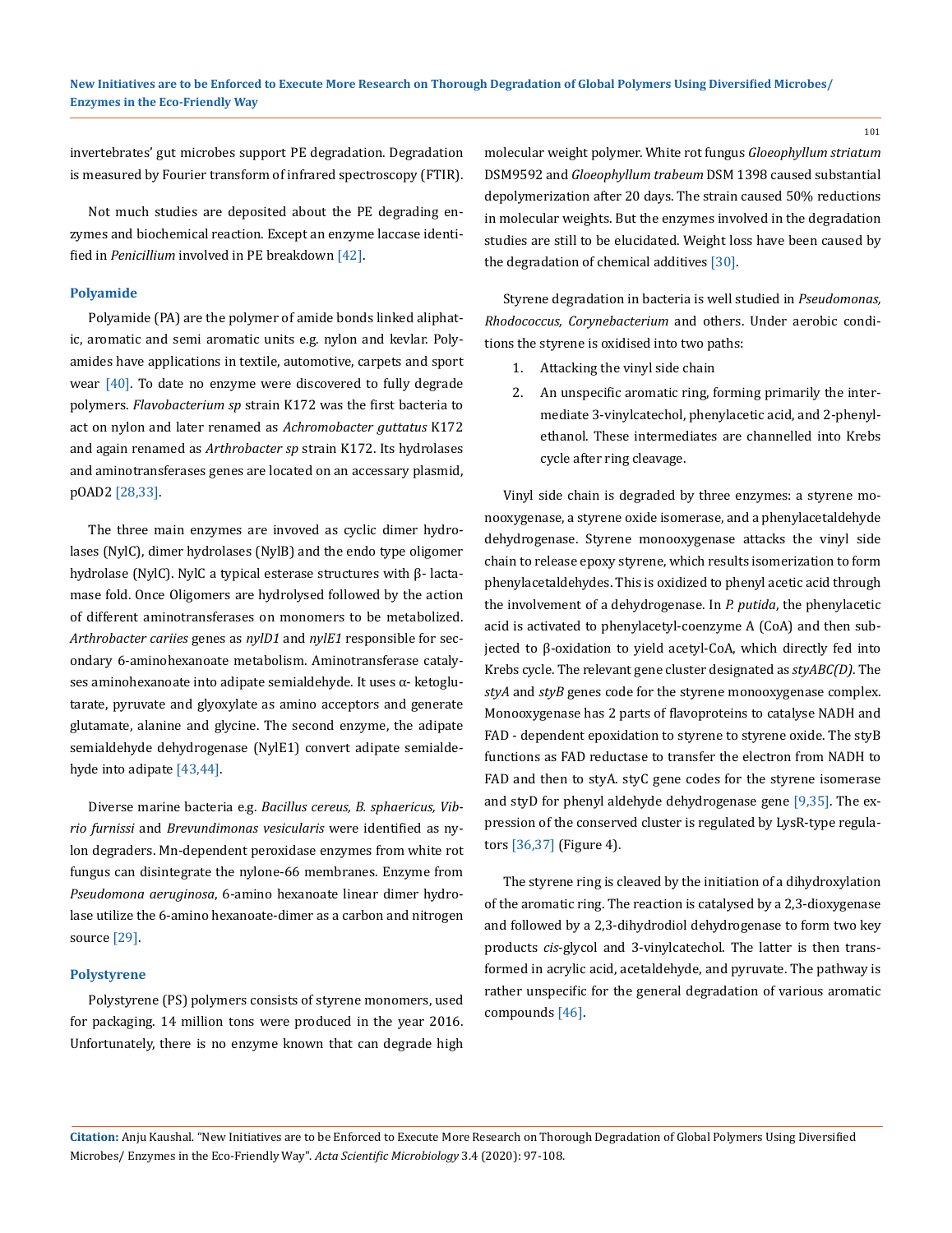**New Initiatives are to be Enforced to Execute More Research on Thorough Degradation of Global Polymers Using Diversified Microbes/ Enzymes in the Eco-Friendly Way**



**Figure 4:** Styrene metabolizing cascade. **Credit:** Frontiersin.org.

Phenylacetaldehydes are the interest of different industries e.g. fine chemicals and pharmaceutical compounds. This can be a starting material for fragrances, flavours, pharmaceuticals, insecticides, fungicides and herbicides. Recent studies showed that *Pseudomonas putida, Rhodococcus zopfii*, and other gram negative sp convert polystyrene into biodegradable polymer polyhydroxyalkanoate. This approach involved in a pyrolysis of polystyrene to styrene oil and then to polyhydroxyalkanoate. This process is not feasible in large scale, as the pyrolysis process runs at  $520^{\circ}$ C and energetically it is demanding [36,37].

#### **Polyvinylchloride and polypropylene**

Polyvinylchloride (PVC) and polypropylene (pp) are both important polymers. PVC is the third most polymer produced frequently. PP and PE are produces at higher levels. There is hardly any specific information on the microbial degradation of these polymers except the weight loss experiments using mixed microbial species, despite the fact they are produced largely. So, no specific pathway is known for enzymatic actions for the degradation of these polymers.

## **Metagenomic and BP8 microbial community for biotechnology strategy**

A hidden Markov model (HMM) is applied for some complementary approaches to discover accurate activities on motif based large scale genomic and metagenomic studies to recover a data sequence which are not immediately available. The bioinformatics studies for alignment of bio sequences and sequence classifications has been developed for the presence of a potential PET hydrolases. Using this approach more >800 potential PETases were identified in bacterial and archaeal genome and metagenomes. Various functionally active enzymes were discovered (e.g. PET2, PET4, PET6, and PET 12), and they are globally distributed in marine and terrestrial metagenomes [10].

The deconvoluted genomes of *Paracoccus* sp BP8 and *O. intermedium* BP8.5 showed low novelty scores and high average nucleotide identity ANI value compared to their closet phylogenetic relatives. In contrast, *Chryseobacterium* sp BP8.2, *Parapedobacter* sp BP 8.3, and the *microbacteriaceae* bacterium BP 8.4, showed high novelty scores and low ANI value (< 95%) indicating the new species.

BP8 microbial community exhibit variable cell-surface interactions that could be involved in biodegradation process. BP8 metagenomic analysis allowed to identify known additives and PU degrading enzymes and to propose new activities and metabolic pathways involved in biodegradation. The genes encoded the enzymes.

The BP8 Microbial Community exhibit Vvriable cell-surface interactions that could be involved in biodegradation process. BP8 metagenomic analysis allowed to identify known additive and PU degrading enzymes and to propose new activities and metabolic pathways involved in biodegradation. The genes encoding enzymes identified in deconvoluted genomes. Genes reported from *A. denitrificans* and *Paracoccus* sp is a BP8 genome. *Paracoccus* utilized N- methyl pyrrolidone a novel metabolic pathway NMP, as carbon source. IP biodegradation occurs by oxidative pathways in *P. denitrificans* GH3 and *Gordonia* sp TY-5. In these strains, IP is transformed by NAD<sup>+</sup> -dependent secondary ADH into acetone that is oxidized by a specific monooxygenase to produce methyl acetate, which is transformed to acetic acid and methanol [18] The possibility that IP degradation occurs by transformation to acetyl-CoA, via acetone in BP8 consortium is supported by the observation that in the *Paracoccus* sp. BP8 genome, a gene encoding an ADH (RQP05888.1), homologous to the *Gordonia* sp. TY-5 adh2, and genes encoding the acetone carboxylase subunits (RQP05866.1, RQP05867.1, RQP05889.1) are contiguously located. Adjacent to these genes, a sequence encoding a sigma-54-dependent transcriptional regulator (RQP05868.1) was observed, suggesting an operon-like organization. This presumptive IP degradative operon

**Citation:** Anju Kaushal*.* "New Initiatives are to be Enforced to Execute More Research on Thorough Degradation of Global Polymers Using Diversified Microbes/ Enzymes in the Eco-Friendly Way". *Acta Scientific Microbiology* 3.4 (2020): 97-108.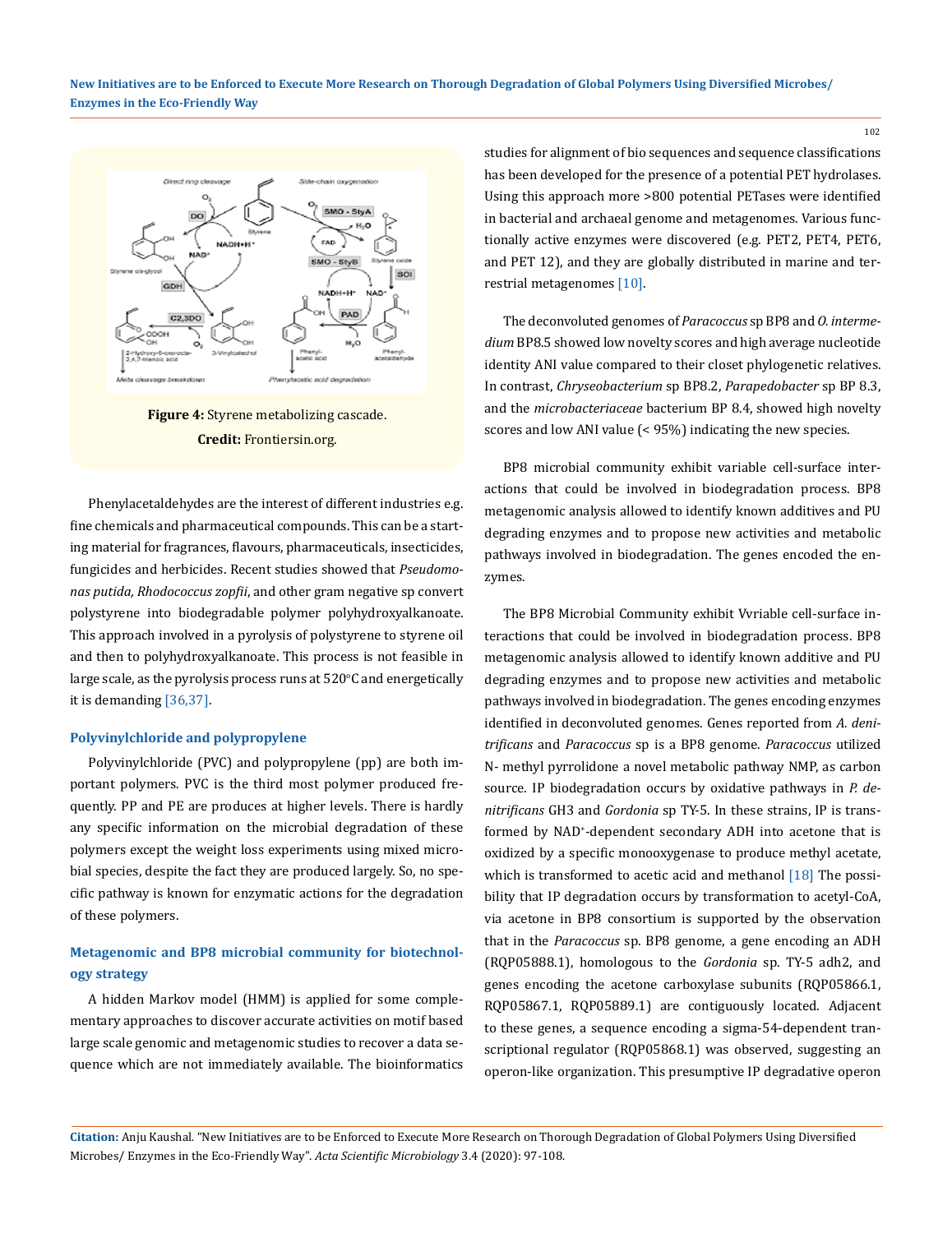has not been described in any other bacteria. Degradation of 2-BE, DPGM and DPGB has not been reported in bacteria.

By using different analytical techniques, the BP8 community is demonstrated to attack the main functional groups of the PE-PU-A copolymer; from the more enzymatically susceptible ester bonds, present in acrylate and carbamate, to the more recalcitrant C-C from aliphatics and aromatics, C-N from urethane, and C-O-C from ether bonds of PPG. The biodegradative activity of BP8 community on the additives PE-PU-A is presented by using PolyLack\* on its phenotypic potentials encoded in its metagenome. Hi-C proximity ligation-based technology allowed to define, with high confidence, what genes belong to each of the different species of BP8, especially in poorly represented species.

BP8 microbial community is a promising source for environmental biotechnology strategy. This has provided the deep understanding of the biodegradative activity of a landfill community capable of PU and xenobiotic degradation. Its outstanding phenotypic potential and catalytic capabilities displayed to cleave different recalcitrant groups, proposing the metabolic pathways involved in xenobiotic degradation.

Species specific enzymatic reaction could be exploited. Some more possibilities by assembling the specific consortia for increased PU degrading ability, the overexpression of additives or PU degrading proteins to be used in environmental biotechnology strategy for the waste treatment, and the development of bioenzymes for novel applications. This community is a promising source to contribute to mitigate anthropogenic plastics and xenobiotics pollution, for achieving better environmental quality.

The datasets generated for this study can be accessed from GenBank under Bio Project Accession number: PRJNA488119 [26].

By applying *in silico* genome mining approach, a cutinase from *Pseudomonas pseudoalcaligenes* (PpCutA) and a putative lipase from *Pseudomonas pelagia* (Ppela Lip) were discovered as potent enzymes to act on polyester in general. Recombinants of PpCutA and PpelaLip activity together on variety of polyesters, polyoxymethylene terephthalate [36]. Another species notably belong to biotechnologically novel genus *Pseudomonas* is named as *Pseudomonas pertucinogena* [11].

Metagenome derived esterases MGS0156 and GEN0105, used to hydrolyse prolactic acid, polycaprolactone and bis(bezoyloxyethyl)-

terephthalate as well. MGS0156 with  $\alpha/\beta$ -hydrolase lid and a highly active hydrophobic site [20].

Itzel., *et al.* [26] characterized the biodegradation process of recalcitrant plastic PE-PU by microbial communities. They provide a comprehensive chemical and physical evidences of the capacity of a selected landfill microbial community to degrade the aromatic PE-PU-A copolymer and the introductory xenobiotic additives. The phenotypic and structural potential are analysed by Hi-C proximity ligation technology. They have identified a novel microbial landscape that can deal with PE-PU-A and xenobiotics additives degradation and proposed a putative metabolic pathways/ and gene regulator that can account for these capabilities. This is the first metagenomic analysis of polyurethane- enriched landfill community. Understanding these pathways help design the strategies that contribute to mitigate plastics and xenobiotics pollution to achieve the better environmental quality.

#### **Standards for biodegradation and their drawbacks**

Biodegradation is considered to occur after the physical and chemical degradation or abiotic degradation. It is summarized in four essential steps:

- The biofilms growing on plastic surface increase the pore size, and microorganisms release acids to modify the pH which weakens the plastic matrix.
- Extracellular enzymes like oxygenase, lipase, esterase, depolymerases etc. on the polymer surface, resulting in bio - fragmentation of polymers into oligomers and then monomers which can be assimilated by the cells.
- • Oligomers < 600kDa to be integrated inside the cells to be used as carbon source, thus increasing the biomass.
- Mineralization is resulting in the excretion of completely oxidized metabolites (CO<sub>2,</sub> N<sub>2,</sub> CH<sub>4,</sub> and H<sub>2</sub>O).

A degradation by number of microbes rather than a single species are necessary to degrade recalcitrant plastic [43]. The degradation timescale, characterization and fate of the same is fundamental, but it is still an unanswered question yet.

Under aerobic conditions, they impose 60-70% conversion from plastic to CO<sub>2</sub> over a three months' time period (ASTM D6691-09), six months' time (ASTM D7473-12), or 24 months' time (ISO 18830, ISO 19679, ASTM D7991-15). Under anaerobic conditions the biodegradation is 5-7.35%, characterized by specific standard

**Citation:** Anju Kaushal*.* "New Initiatives are to be Enforced to Execute More Research on Thorough Degradation of Global Polymers Using Diversified Microbes/ Enzymes in the Eco-Friendly Way". *Acta Scientific Microbiology* 3.4 (2020): 97-108.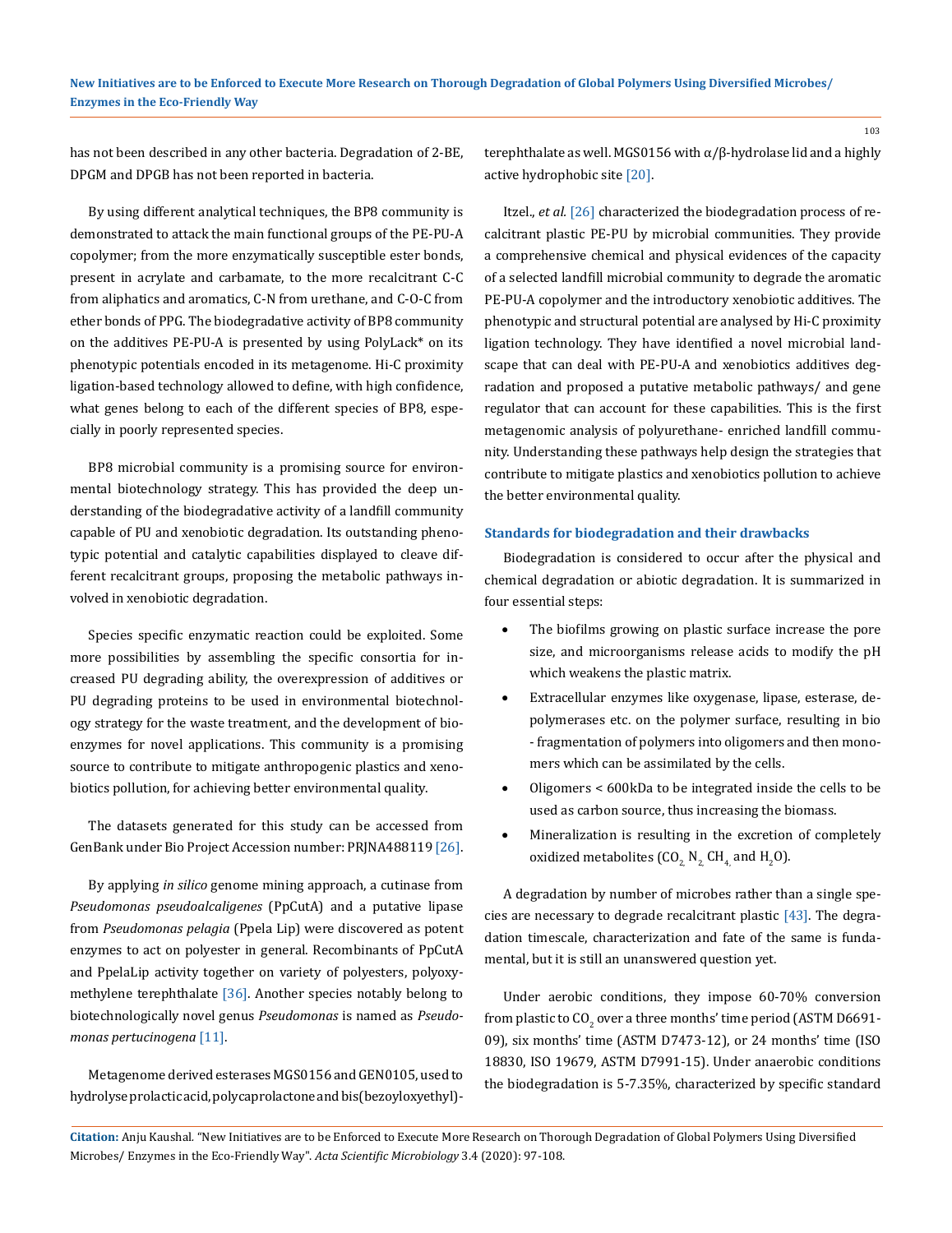ASTM D5511 in 15 days period, but these standards apply to the marine environment.

ASTM D 6400 - For compostable plastic product Labelling.

ASTM D6868- For plastic coatings and bindings that it is biodegradable.

EN 13432 - Harmonised European standard to find compostable plastic after 12 days and completely biodegradable after six months.

Biodegradation of plastic is characterized by time requires to achieve mineralization under specific / controlled conditions, to convert plastic into biomass+CO<sub>2</sub>. However, these tests can't provide ready results.

#### **Standardization issues**

It is found out that these standards are insufficient to predict degradability realistically in marine environment, and underestimate the time required as compared to the natural ecosystem [22].

The number of standards and test methods for measuring the biodegradability of polymers within aquatic environments have been developed, several issues can limit their reliability when attempting to *in situ* rates of biodegradation. These uncertainties originating from:

- 1. Inoculum preparations and test conditions.
- 2. A lack of specific guidelines for employing different test materials.
- 3. Insufficient statistical replication.
- 4. Lack of suitable procedure for unmanaged aquatic environments.
- 5. Deficiencies in toxicity testing and our understanding of the wider impact of plastic litter on aquatic ecosystem.

#### **Knowledge gaps**

- 1. Comparability of laboratory- based data to the pattern of biodegradability in an open environment.
- 2. Absence of biodegradability standards and test methods for unmanaged aquatic environments.
- 3. Lack of wider laboratory and field based research into polymer biodegradation within several aquatic environments.

4. Toxicity tests and research into the wider impact of plastic materials on aquatic ecosystems.

#### **Alternative methods to detect biodegradability**

Measurements of biodegradability is commonly based on the biologically oxygen demand/ or the evolution of  $\text{CO}_\text{2}$  and / or  $\text{CH}_\text{4}$ . An alternative method based on ATP measurements has been proposed to assay the biodegradability of 'oxo-degradable' polymer films [3]. The indicators to determine the biodegradability is determined by changes in the physical properties.

- Evaluation of plastic material to fungi and bacteria, by changes in the visual appearance- ASTM G 21-15, G22-76 and D7473-12 (ASTM 2015, ASTM 1996, ASTM 2012).
- Changes in the mass are monitored in the withdrawn testthe ASTM D5247-92 and D6003-96, and ASTM D7473-12 (ASTM 2012, ASTM 1992, ASTM 1996)
- • Changes in the mechanical properties are additionally assessed as apart of ASTM D5247-92(ASTM 1992).

The biodegradation step is divided into three phases. In the early phase the gases CO<sub>2</sub> and CH<sub>4</sub>, and their evolution is negligible stated as lag phase, subsequently exhibited a substantial increase (biodegradation phase), and followed by plateau phase when biodegradation is completed [31]. Materials exhibiting loss of 90% of mass are often assumed to be nearly completely biodegradable.

#### **Future glimpses**

Since the plastics began to be manufactured in 1950s, so the naturally evolved microbes and related enzymes are limited. We need to increase the diversity of microorganisms which are capable to biodegrade polymers completely:

- 1. The main barrier is the identification of the organisms effectively acting on the most dominant polymers, addressing the high molecular weight, highly robust polymers and their crystalline structures. Diversity of microbes and enzymes acting on polymers is still very limited.
- 2. Implementation of series of enzymes in the process that would allow the polymer degradation in polluting environmental area, is a great challenge for the future microbiologists. The current cultivation technologies have not yet resulted to find out the effective enzymes. Implementation of enzymatic -process can be an ultimatum for microbiologists at this stage.

**Citation:** Anju Kaushal*.* "New Initiatives are to be Enforced to Execute More Research on Thorough Degradation of Global Polymers Using Diversified Microbes/ Enzymes in the Eco-Friendly Way". *Acta Scientific Microbiology* 3.4 (2020): 97-108.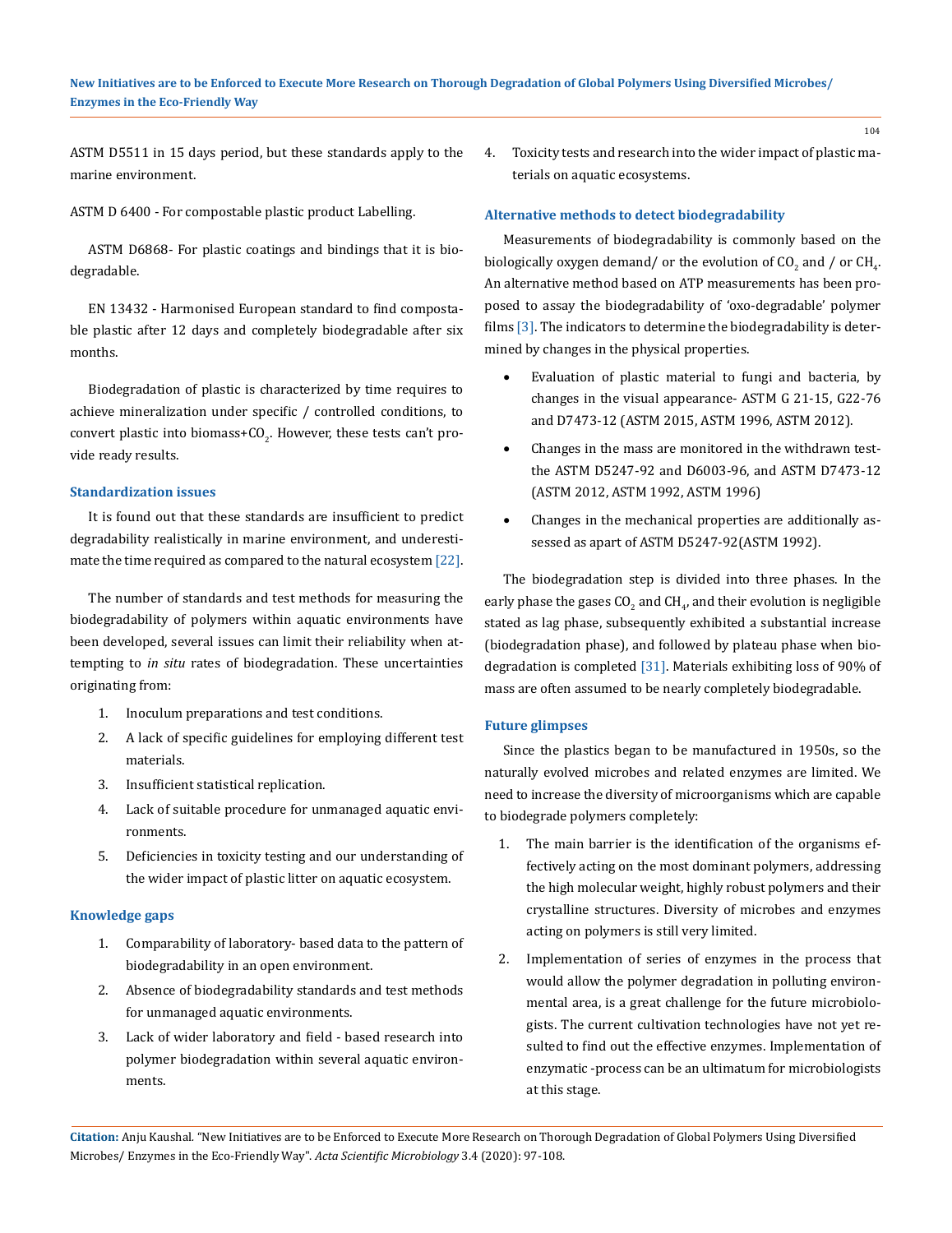- 3. Cutinase enzyme degrade the cutin and some PET like polyesters. More work needs to be done as mentioned in following points:
	- Optimization of the enzyme level work better.
	- High activity of mutated enzymes could erode crystalline PET, as enzymes evolve.
	- Stability of enzymes at higher temperature to improve the binding affinity for PET and break the bonds
	- Process optimization is needed to stop the enzyme aggregation to enhance the performance and strategically putting the carbohydrate groups to prevent aggregation.
- 4. The global metagenome and dark matter proteins studies offer the promising source to find out effective biocatalysts, can help to find diversity in the non-cultivated microorganisms. A structure of function- based assays for the detection of highmolecular-weight-polymer-active enzymes is also important in parallel.
- 5. The overall technology by microbial degradation needs to be standardized and optimized. Development and implementation of enzyme function- based assay is also important. Commercially available polymers and films used as substrate contains lots of impurities like additives, plasticizers, other biodegradable impurities like phthalates, which are much more easily broken down than the actual bone. Hence, it interferes with results and likely to lead to the identification of false positives.
- 6. Studies can also be performed on genetic engineering of plastosomes and cellulosome like structures in bacteria. In order to utilize the cells nutrients into energy to regulate the metabolisms. These set of reactions can be carried out in the Citric acid cycle/ or Krebs cycle. As a result, they can attack on the crystalline fibres would be an excellent project.
- 7. The more realistic short- term goals would be to work on highly active enzymes to be used in the textile industries, could significantly reduce the plastic pollution on yearly basis.
- 8. Creation of microorganisms using synthetic biology would be used to make value added compounds from the plastic waste is a future challenge. These will improve circular use of plastic. Monomers and dimers after degradation can be transformed in to value added biodegradable polymers.
- 9. By noticing the complex problems with polymers, the new research initiatives on "Polymer and Oceans" should bring forward, where the scientists from different field e.g. physics, chemistry, biology and, biotechnology backgrounds, could work in collaboration to find out the solutions to face this environmental problem and resolve it for the society.
- 10. There are still significant gaps regarding the plastic biodegradation in natural environment. There are some challenges regarding the risky outcomes through the formal standards should be considered in this context, and these are as:
	- The standards which perform the safe environmental credentials for plastic films and bags that might be unintentionally littered.
	- The laboratory test results should be designed to simulate the conditions in open environment.
	- Working on the strengths and weakness of the current biodegradability standards and specifications for plastic limit.
	- Development of biodegradability standards specifications and compliance for new generation plastic bags claiming to be biodegradable in all environments.
	- Are all open environments equally well supported by biodegradability standards and scientific knowledge, or are some better served than others?.
- 11. Breakdown tool for plastics recycling by microbes is too slow to implement this technology for immediate application. A bio-cycling process can help discover the productive way to harvest and reuse monomer products. In monomer isolation they should make the enzymes which can be stable at higher temperatures.
- 12. Optimization process is expensive for biotechnological processes requires more investments. It is tough to compete with low price of monomers at present. Changing attitude and changing demands from consumers could create the balance in favour of recycling methods that use biocatalysts rather than the chemical catalysts if it reaches to the competitive cost.

### **Conclusions**

The conclusion of this review is that current international standards and regional test methods are insufficient in their ability to realistically predict the biodegradability of carrier bags within wastewater, inland waters (rivers, streams and lakes) and marine

**Citation:** Anju Kaushal*.* "New Initiatives are to be Enforced to Execute More Research on Thorough Degradation of Global Polymers Using Diversified Microbes/ Enzymes in the Eco-Friendly Way". *Acta Scientific Microbiology* 3.4 (2020): 97-108.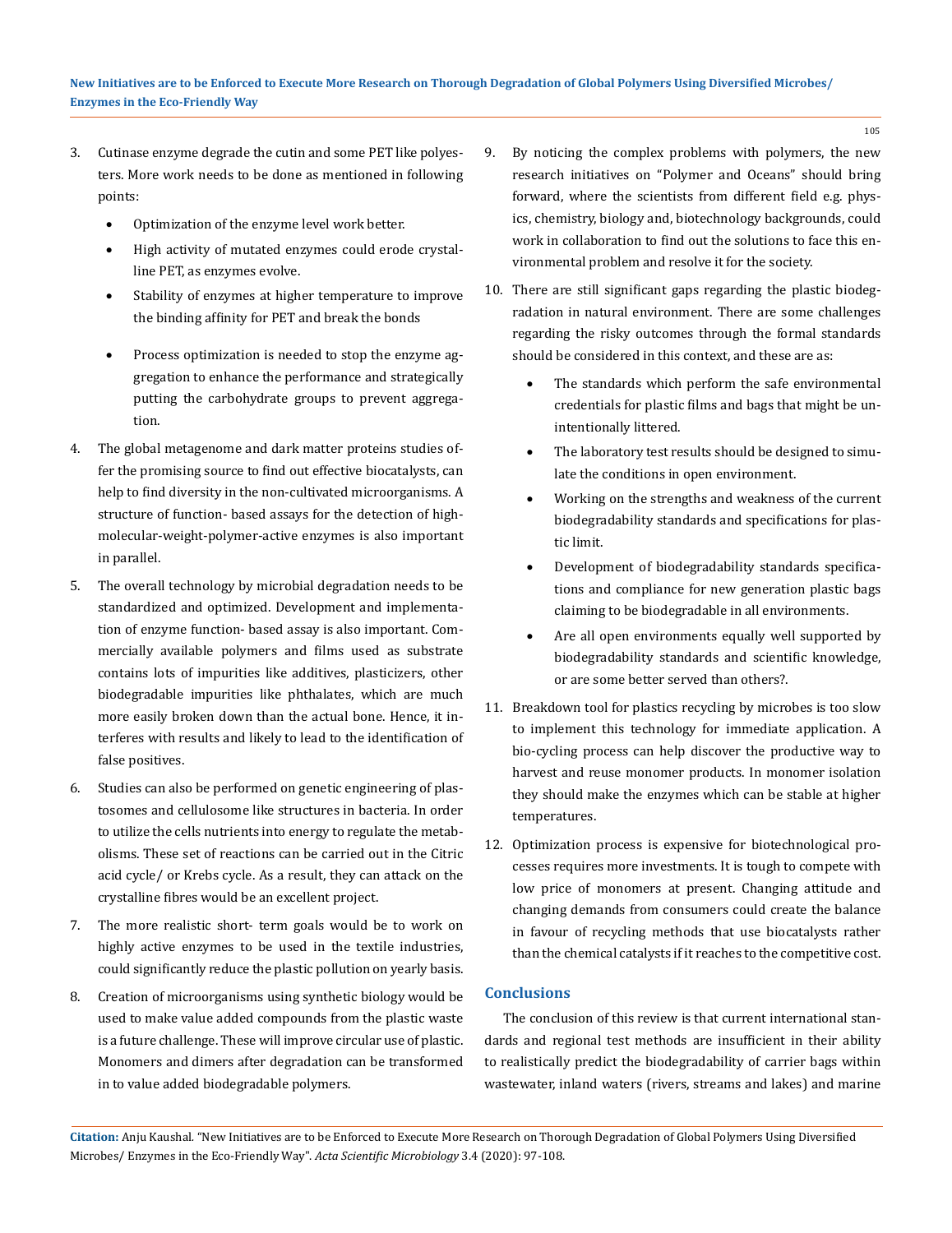environments. This is due to several shortcomings in existing test procedures, the absence of relevant standards for the majority of unmanaged aquatic habitats, as well as a paucity of wider research into the biodegradation of polymers within these environments.

Could nature get rid of with plastic waste completely or by changing it into biomass? Scientists have managed to biodegrade polymers, but the degradation level is slow and incomplete. If the polymer biodegradation technologies were implemented, they would make the plastic recycling process cost effective and environmentally friendly.

Plastic bio cycling holds the promise, but It is hard to state it as planet-saving breakthrough at this point of time. It is not right to say that problem is solved when it hasn't actually. Otherwise, it can undermine the relationships between science and society.

A cocktail of enzymes could handle the problems to fully degrade not only PET but other plastics with different types of chemical bonds. Retrieving the genes for highly active enzymes and implementing them in the production line, would significantly reduce the plastic pollution and could be appreciated as highly rewarding task in the Micro- biotechnology field.

#### **Bibliography**

- 1. Akutsu Y., *et al*[. "Purification and properties of a polyester](https://www.ncbi.nlm.nih.gov/pmc/articles/PMC124672/)  [polyurethane-degrading enzyme from Comamonas acidovo](https://www.ncbi.nlm.nih.gov/pmc/articles/PMC124672/)rans TB-35". *[Applied and Environmental Microbiology](https://www.ncbi.nlm.nih.gov/pmc/articles/PMC124672/)* 64 [\(1998\): 62-67.](https://www.ncbi.nlm.nih.gov/pmc/articles/PMC124672/)
- 2. Aneta K., *et al*[. "Degradation of plastics and plastics- degrad](https://www.ncbi.nlm.nih.gov/pmc/articles/PMC6132502/)[ing bacteria in cold marine habitats".](https://www.ncbi.nlm.nih.gov/pmc/articles/PMC6132502/) *Applied Microbiology and [Biotechnology](https://www.ncbi.nlm.nih.gov/pmc/articles/PMC6132502/)* 102.18 (2018).
- 3. Association Française de Normalisation (AFNOR). Plasticsassessment of oxobiodegradability of polyolefinic materials in the form of films-methods and requirements 51.808 (2012):1-25.
- 4. ASTM International Standard test method for weight attrition of plastic materials in the marine environment by open system aquarium incubations (2012): 1-4.
- 5. Biffinger JC., *et al*[. "The applicability of Impranil® DLN for](https://www.sciencedirect.com/science/article/pii/S0141391015300318)  [gauging the biodegradation of polyurethanes".](https://www.sciencedirect.com/science/article/pii/S0141391015300318) *Polymer Deg[radation and Stability](https://www.sciencedirect.com/science/article/pii/S0141391015300318)* 120 (2015): 178185.
- 6. Bollinger A., *et al*[. "The biotechnological potential of marine](https://www.ncbi.nlm.nih.gov/pubmed/29943398)

[bacteria in the novel lineage of Pseudomonas pertucinogena".](https://www.ncbi.nlm.nih.gov/pubmed/29943398)  *[Microbial Biotechnology](https://www.ncbi.nlm.nih.gov/pubmed/29943398)* (2018).

- 7. Brandon AM., *et al*[. "Biodegradation of polyethylene and plas](https://www.ncbi.nlm.nih.gov/pubmed/29763555)[tic mixtures in mealworms \(larvae of Tenebrio molitor\) and](https://www.ncbi.nlm.nih.gov/pubmed/29763555)  [effects on the gut microbiome".](https://www.ncbi.nlm.nih.gov/pubmed/29763555) *Environmental Science and Technology* [52 \(2018\): 6526-6533.](https://www.ncbi.nlm.nih.gov/pubmed/29763555)
- 8. Bryant JA., *et al*[. "Diversity and activity of communities inhab](https://www.ncbi.nlm.nih.gov/pubmed/27822538)[iting plastic debris in the North Pacific Gyre".](https://www.ncbi.nlm.nih.gov/pubmed/27822538) *mSystem*s 1.3 [\(2016\): e00024-e00016.](https://www.ncbi.nlm.nih.gov/pubmed/27822538)
- 9. Crabo AG., *et al*[. "Structure and biochemistry of phenylacet](https://www.ncbi.nlm.nih.gov/pubmed/28153386)[aldehyde dehydrogenase from the Pseudomonas putida S12](https://www.ncbi.nlm.nih.gov/pubmed/28153386)  styrene catabolic pathway". *[Archives of Biochemistry and Bio](https://www.ncbi.nlm.nih.gov/pubmed/28153386)physics* [616 \(2017\): 47.](https://www.ncbi.nlm.nih.gov/pubmed/28153386)
- 10. Danso D., *et al*[. "New insights into the function and global dis](https://www.ncbi.nlm.nih.gov/pubmed/29427431)[tribution of polyethylene terephthalate \(PET\)-degrading bac](https://www.ncbi.nlm.nih.gov/pubmed/29427431)[teria and enzymes in marine and terrestrial metagenomes".](https://www.ncbi.nlm.nih.gov/pubmed/29427431)  *[Applied and Environmental Microbiology](https://www.ncbi.nlm.nih.gov/pubmed/29427431)* 84 (2018): e02773 [e02717.](https://www.ncbi.nlm.nih.gov/pubmed/29427431)
- 11. [Derraik JG. "The pollution of the marine environment by plas](https://www.sciencedirect.com/science/article/pii/S0025326X02002205)tic debris: a review". *[Marine Pollution Bulletin](https://www.sciencedirect.com/science/article/pii/S0025326X02002205)* 44.9 (2002): [842-852.](https://www.sciencedirect.com/science/article/pii/S0025326X02002205)
- 12. De Tender CA., *et al*[. "Bacterial community profiling of plastic](https://europepmc.org/article/med/26204244)  [litter in the Belgian part of the North Sea".](https://europepmc.org/article/med/26204244) *Environmental Science and Technology* [49.16 \(2015\): 9629-9638.](https://europepmc.org/article/med/26204244)
- 13. Dominik Danso., *et al*. "Streit". Plastics: Environmental and Biotechnological Perspective on Microbial Degradation (2019).
- 14. Duke University. Breaking down plastic degradation (2019).
- 15. Erin Blakemore. Chaw Down on a Plastic-Eating Fungus (2016).
- 16. Eubeler JP., *et al*[. "Environmental biodegradation of synthetic](https://www.sciencedirect.com/science/article/abs/pii/S016599360900137X)  [polymers I. Test methodologies and procedures".](https://www.sciencedirect.com/science/article/abs/pii/S016599360900137X) *Trends in [Analytical Chemistry](https://www.sciencedirect.com/science/article/abs/pii/S016599360900137X)* 28 (2009): 1057-1072.
- 17. Eubeler JP., *et al*[. "Environmental biodegradation of synthetic](https://www.sciencedirect.com/science/article/abs/pii/S0165993609002052)  [polymers II. Biodegradation of different polymer groups".](https://www.sciencedirect.com/science/article/abs/pii/S0165993609002052)  *[Trends in Analytical Chemistry](https://www.sciencedirect.com/science/article/abs/pii/S0165993609002052)* 29 (2009): 84-100.
- 18. Geng Y., *et al*[. "Biodegradation of isopropanol by a solvent](https://www.tandfonline.com/doi/abs/10.1080/10826068.2014.923452)[tolerant Paracoccus denitrificans strain".](https://www.tandfonline.com/doi/abs/10.1080/10826068.2014.923452) *Biotechnology and [Applied Biochemistry](https://www.tandfonline.com/doi/abs/10.1080/10826068.2014.923452)* 45 (2015): 4919.
- 19. Geyer Ronald., *et al*[. "Production, use, and fate of all plastics](https://advances.sciencemag.org/content/3/7/e1700782)  ever made". *Science Advances* [3.7 \(2017\): e1700782.](https://advances.sciencemag.org/content/3/7/e1700782)

**Citation:** Anju Kaushal*.* "New Initiatives are to be Enforced to Execute More Research on Thorough Degradation of Global Polymers Using Diversified Microbes/ Enzymes in the Eco-Friendly Way". *Acta Scientific Microbiology* 3.4 (2020): 97-108.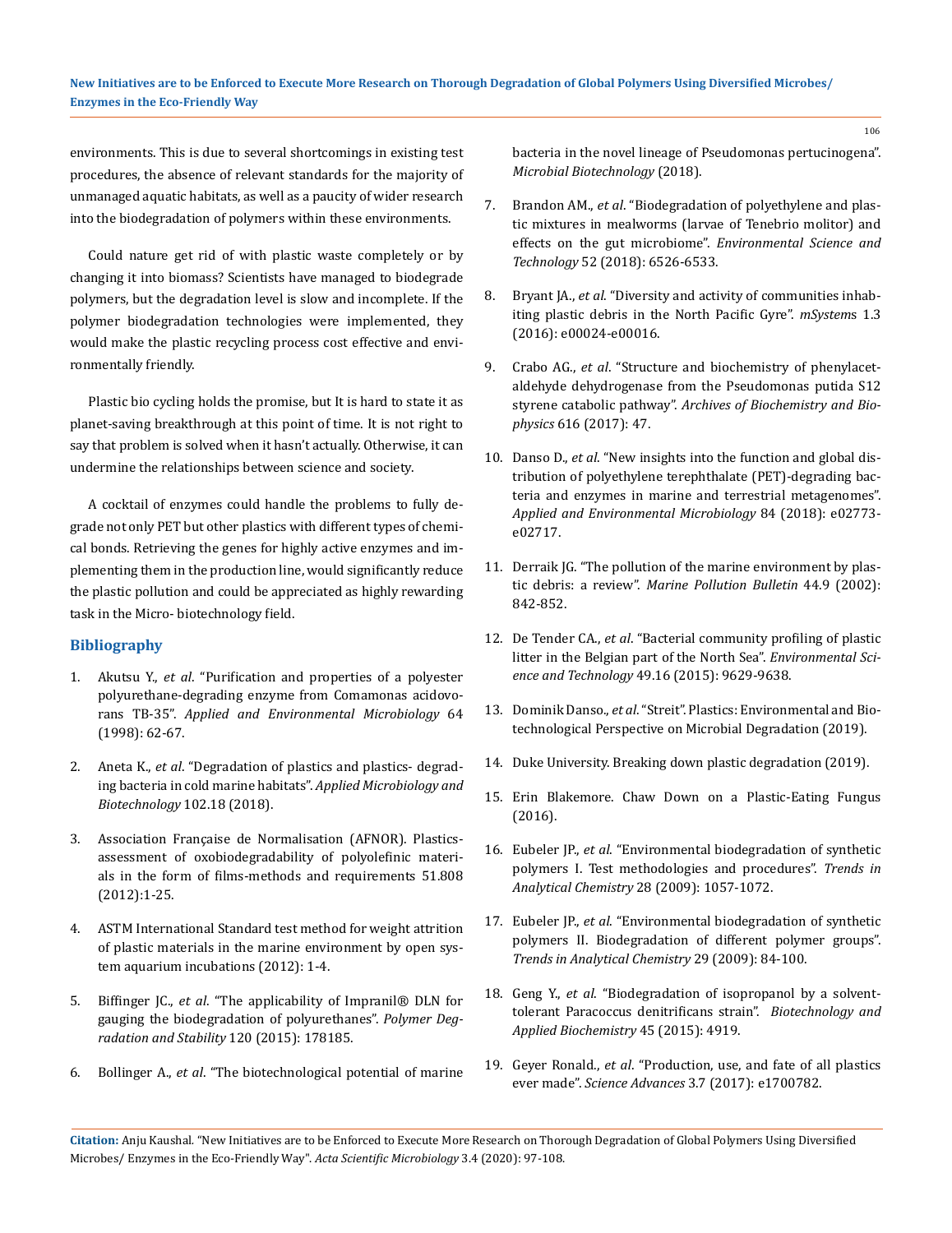#### **New Initiatives are to be Enforced to Execute More Research on Thorough Degradation of Global Polymers Using Diversified Microbes/ Enzymes in the Eco-Friendly Way**

- 20. Hajighasemi M., *et al*[. "Screening and characterization of novel](https://www.ncbi.nlm.nih.gov/pubmed/30284819)  [polyesterases from environmental metagenomes with high](https://www.ncbi.nlm.nih.gov/pubmed/30284819)  [hydrolytic activity against synthetic polyesters".](https://www.ncbi.nlm.nih.gov/pubmed/30284819) *Environmen[tal Science and Technology](https://www.ncbi.nlm.nih.gov/pubmed/30284819)* 52 (2018): 12388-12401.
- 21. Harrison P., *et al*[. "Interactions between microorganisms and](https://www.researchgate.net/publication/230759508_Interactions_Between_Microorganisms_and_Marine_Microplastics_A_Call_for_Research)  [marine microplastics: a call for research".](https://www.researchgate.net/publication/230759508_Interactions_Between_Microorganisms_and_Marine_Microplastics_A_Call_for_Research) *Marine Technology Society Journal* [45.2 \(2011\): 12-20.](https://www.researchgate.net/publication/230759508_Interactions_Between_Microorganisms_and_Marine_Microplastics_A_Call_for_Research)
- 22. Harrison, J. P., *et al*[. "Biodegradability standards for carrier](https://royalsocietypublishing.org/doi/full/10.1098/rsos.171792)  [bags and plastic films in aquatic environments: a critical re](https://royalsocietypublishing.org/doi/full/10.1098/rsos.171792)view". *[Royal Society Open Science](https://royalsocietypublishing.org/doi/full/10.1098/rsos.171792)* 5 (2018): 171792.
- 23. [Howard GT and Blake RC. "Growth of Pseudomonas fluore](https://www.sciencedirect.com/science/article/pii/S0964830598000511)[scens on a polyester-polyurethane and the purification and](https://www.sciencedirect.com/science/article/pii/S0964830598000511)  [characterization of a polyurethanase-protease enzyme".](https://www.sciencedirect.com/science/article/pii/S0964830598000511) *In[ternational Biodeterioration and Biodegradation](https://www.sciencedirect.com/science/article/pii/S0964830598000511)* 42 (1998): [213-220.](https://www.sciencedirect.com/science/article/pii/S0964830598000511)
- 24. Howard GT., *et al*[. "Effect of insertional mutations in the pueA](https://www.researchgate.net/publication/5803290_Effect_of_insertional_mutations_in_the_pueA_and_pueB_genes_encoding_two_polyurethanases_in_Pseudomonas_chlororaphis_contained_within_a_gene_cluster)  [and pueB genes encoding two polyurethanases in Pseudomo](https://www.researchgate.net/publication/5803290_Effect_of_insertional_mutations_in_the_pueA_and_pueB_genes_encoding_two_polyurethanases_in_Pseudomonas_chlororaphis_contained_within_a_gene_cluster)[nas chlororaphis contained within a gene cluster".](https://www.researchgate.net/publication/5803290_Effect_of_insertional_mutations_in_the_pueA_and_pueB_genes_encoding_two_polyurethanases_in_Pseudomonas_chlororaphis_contained_within_a_gene_cluster) *Journal of [Applied Microbiology](https://www.researchgate.net/publication/5803290_Effect_of_insertional_mutations_in_the_pueA_and_pueB_genes_encoding_two_polyurethanases_in_Pseudomonas_chlororaphis_contained_within_a_gene_cluster)* 103 (2007): 2074-2083.
- 25. Ian Sample. Plastic eating worms could help wage war on waste (2017)
- 26. Itzel Gaytan., *et al*[. "Degradation of Recalcitrant Polyure](https://www.frontiersin.org/articles/10.3389/fmicb.2019.02986/full)[thane and Xenobiotic Additives by a Selected Landfill Micro](https://www.frontiersin.org/articles/10.3389/fmicb.2019.02986/full)[bial Community and Its Biodegradative Potential Revealed by](https://www.frontiersin.org/articles/10.3389/fmicb.2019.02986/full)  [Proximity Ligation-Based Metagenomic Analysis".](https://www.frontiersin.org/articles/10.3389/fmicb.2019.02986/full) *Frontiers in [Microbiology](https://www.frontiersin.org/articles/10.3389/fmicb.2019.02986/full)* (2020).
- 27. Jesse P Harrison., *et al*. Biodegradability standards for carrier bags and plastic films in aquatic environments: a critical review (2018).
- 28. Kakudo S., *et al*[. "Nylon oligomer degradation gene, nylC, on](https://www.ncbi.nlm.nih.gov/pubmed/8285701)  [plasmid pOAD2 from a Flavobacterium strain encodes endo](https://www.ncbi.nlm.nih.gov/pubmed/8285701)[type 6-aminohexanoate oligomer hydrolase: purification and](https://www.ncbi.nlm.nih.gov/pubmed/8285701)  [characterization of the nylC gene product".](https://www.ncbi.nlm.nih.gov/pubmed/8285701) *Applied and Envi[ronmental Microbiology](https://www.ncbi.nlm.nih.gov/pubmed/8285701)* 59 (1993): 3978.
- 29. Kanagawa K., *et al*[. "Characterization of the 6-aminohexano](https://www.ncbi.nlm.nih.gov/pubmed/8515236)[ate-dimer hydrolase from Pseudomonas sp. NK87".](https://www.ncbi.nlm.nih.gov/pubmed/8515236) *Journal of [General Microbiology](https://www.ncbi.nlm.nih.gov/pubmed/8515236)* 139 (1993): 787-795.
- 30. Krueger MC., *et al*[. "Potential of wood-rotting fungi to attack](https://www.researchgate.net/publication/280029847_Potential_of_Wood-Rotting_Fungi_to_Attack_Polystyrene_Sulfonate_and_Its_Depolymerisation_by_Gloeophyllum_trabeum_via_Hydroquinone-Driven_Fenton_Chemistry)  [polystyrene sulfonate and its depolymerisation by Gloeoph](https://www.researchgate.net/publication/280029847_Potential_of_Wood-Rotting_Fungi_to_Attack_Polystyrene_Sulfonate_and_Its_Depolymerisation_by_Gloeophyllum_trabeum_via_Hydroquinone-Driven_Fenton_Chemistry)[yllum trabeum via hydroquinone-driven fenton chemistry".](https://www.researchgate.net/publication/280029847_Potential_of_Wood-Rotting_Fungi_to_Attack_Polystyrene_Sulfonate_and_Its_Depolymerisation_by_Gloeophyllum_trabeum_via_Hydroquinone-Driven_Fenton_Chemistry)  *PLoS One* [10 \(2015\): e0131773.](https://www.researchgate.net/publication/280029847_Potential_of_Wood-Rotting_Fungi_to_Attack_Polystyrene_Sulfonate_and_Its_Depolymerisation_by_Gloeophyllum_trabeum_via_Hydroquinone-Driven_Fenton_Chemistry)
- 31. Lucas N., *et al*[. "Polymer biodegradation: mechanisms and es](https://www.sciencedirect.com/science/article/pii/S0045653508008333)[timation techniques. a review".](https://www.sciencedirect.com/science/article/pii/S0045653508008333) *Chemosphere* 73 (2008): 429- [442.](https://www.sciencedirect.com/science/article/pii/S0045653508008333)
- 32. MartinezMartinez M., *et al*[. "Determinants and prediction of](https://www.ncbi.nlm.nih.gov/pubmed/29182315)  [esterase substrate promiscuity patterns".](https://www.ncbi.nlm.nih.gov/pubmed/29182315) *ACS Chemical Biology* [13 \(2018\): 225-234.](https://www.ncbi.nlm.nih.gov/pubmed/29182315)
- 33. Negoro S., *et al*[. "A new nylon oligomer degradation gene](https://aem.asm.org/content/59/11/3978)  [\(nylC\) on plasmid pOAD2 from a Flavobacterium sp".](https://aem.asm.org/content/59/11/3978) *Journal of Bacteriology* [174 \(1992\): 7948-7953.](https://aem.asm.org/content/59/11/3978)
- 34. Nowlin T. "Global polyethylene business overview". (2014) In Nowlin TE (ed), Business and technology of the global polyethylene industry. Wiley-VCH, Weinheim, Germany (2014).
- 35. Oelschlägel M., *et al*[. "Styrene oxide isomerase of Rhodococcus](https://aem.asm.org/content/78/12/4330)  [opacus 1CP, a highly stable and considerably active enzyme".](https://aem.asm.org/content/78/12/4330)  *[Applied and Environmental Microbiology](https://aem.asm.org/content/78/12/4330)* 78 (2012): 4330- [4337.](https://aem.asm.org/content/78/12/4330)
- 36. O'Leary ND., *et al*[. "Functional characterization of a StyS sen](https://www.ncbi.nlm.nih.gov/pubmed/24637704)[sor kinase reveals distinct domains associated with intracel](https://www.ncbi.nlm.nih.gov/pubmed/24637704)[lular and extracellular sensing of styrene in P. putida CA-3".](https://www.ncbi.nlm.nih.gov/pubmed/24637704)  *Bioengineered* [5 \(2014\): 114-122.](https://www.ncbi.nlm.nih.gov/pubmed/24637704)
- 37. O'Leary ND., *et al*[. "Genetic characterization of accumulation](https://www.researchgate.net/publication/7674058_Genetic_Characterization_of_Accumulation_of_Polyhydroxyalkanoate_from_Styrene_in_Pseudomonas_putida_CA-3)  [of polyhydroxyalkanoate from styrene in Pseudomonas pu](https://www.researchgate.net/publication/7674058_Genetic_Characterization_of_Accumulation_of_Polyhydroxyalkanoate_from_Styrene_in_Pseudomonas_putida_CA-3)tida CA-3". *[Applied and Environmental Microbiology](https://www.researchgate.net/publication/7674058_Genetic_Characterization_of_Accumulation_of_Polyhydroxyalkanoate_from_Styrene_in_Pseudomonas_putida_CA-3)* 71 (2005): [4380-4387.](https://www.researchgate.net/publication/7674058_Genetic_Characterization_of_Accumulation_of_Polyhydroxyalkanoate_from_Styrene_in_Pseudomonas_putida_CA-3)
- 38. Paco A., *et al*[. "Biodegradation of polyethylene microplastics](https://www.ncbi.nlm.nih.gov/pubmed/28199874)  [by the marine fungus Zalerion maritimum".](https://www.ncbi.nlm.nih.gov/pubmed/28199874) *Science of the Total Environment* [586 \(2017\): 10-15.](https://www.ncbi.nlm.nih.gov/pubmed/28199874)
- 39. Palm GJ., *et al*[. "Structure of the plastic-degrading Ideonella](https://www.nature.com/articles/s41467-019-09326-3)  [sakaiensis MHETase bound to a substrate".](https://www.nature.com/articles/s41467-019-09326-3) *Nature Communications* [10 \(2019\): 1717.](https://www.nature.com/articles/s41467-019-09326-3)
- 40. Palmer R. "Polyamides, plastics". In Encyclopedia of polymer science and technology. Wiley, Hoboken, NJ.Negoro S, Taniguchi T, Kanaoka M, Kimura H, Okada H. 1983. Plasmid-determined enzymatic degradation of nylon oligomers*". Journal of Bacteriology* 155 (2001): 22-31.
- 41. Plastics Europe, plastics-the facts 2018: "an analysis of European plastics production, demand and waste data". PlasticsEurope, Brussels, Belgium (2018).
- 42. Sowmya HV., *et al*[. "Degradation of polyethylene by Penicillium](https://www.researchgate.net/publication/282479605_Degradation_of_polyethylene_by_Penicillium_simplicissimum_isolated_from_local_dumpsite_of_Shivamogga_district)  [simplicissimum isolated from local dumpsite of Shivamogga](https://www.researchgate.net/publication/282479605_Degradation_of_polyethylene_by_Penicillium_simplicissimum_isolated_from_local_dumpsite_of_Shivamogga_district)  district". *[Environment, Development and Sustainability](https://www.researchgate.net/publication/282479605_Degradation_of_polyethylene_by_Penicillium_simplicissimum_isolated_from_local_dumpsite_of_Shivamogga_district)* 17 [\(2015\): 731-745.](https://www.researchgate.net/publication/282479605_Degradation_of_polyethylene_by_Penicillium_simplicissimum_isolated_from_local_dumpsite_of_Shivamogga_district)